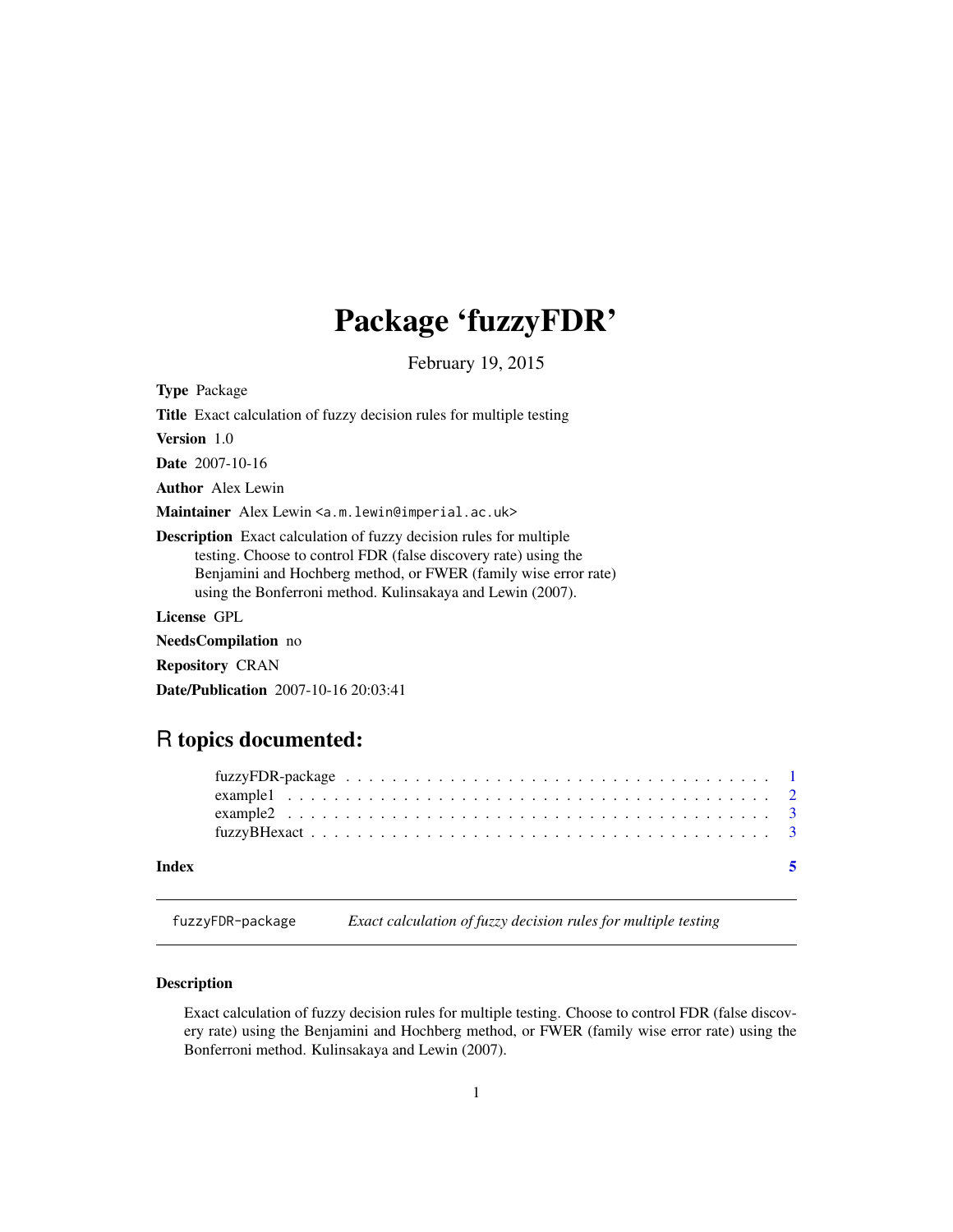#### <span id="page-1-0"></span>Details

| Package: | fuzzyFDR   |
|----------|------------|
| Type:    | Package    |
| Version: | 1.0        |
| Date:    | 2007-10-16 |
| License: | GPL.       |
|          |            |

~~ An overview of how to use the package, including the most important functions ~~

#### Author(s)

Alex Lewin Maintainer: Alex Lewin <a.m.lewin@imperial.ac.uk>

#### References

Kulinsakaya and Lewin (2007).

#### Examples

```
data(example1)
names(example1)
fuzzyBHexact(example1$pvals,example1$pprev,alpha=0.05)
data(example2)
names(example2)
fuzzyBHexact(example2$pvals,example2$pprev,alpha=0.05)
```
example1 *Examples 1 and 3 of Kulinskaya and Lewin*

#### Description

Observed and previously attainable p-values used in Examples 1 and 3 of Kulinskaya and Lewin.

#### Usage

```
data(example1)
```
#### Format

A data frame with 7 observations on the following 2 variables.

pvals a numeric vector

pprev a numeric vector

#### Source

Kulinskaya and Lewin (2007).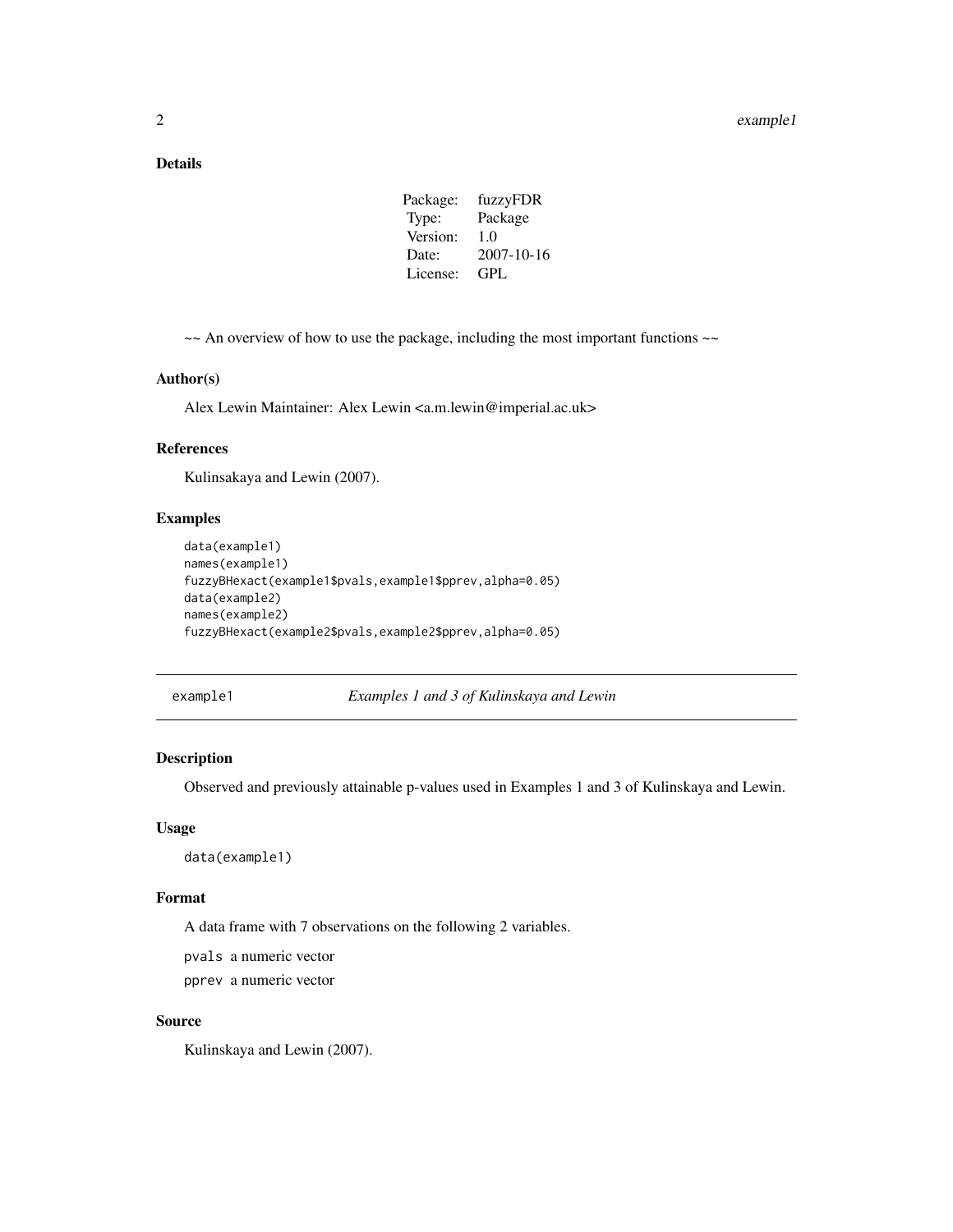#### <span id="page-2-0"></span>example2 3

#### Examples

```
data(example1)
fuzzyBHexact(example1$pvals,example1$pprev,alpha=0.05)
```
example2 *Example 2 of Kulinskaya and Lewin*

#### **Description**

Observed and previously attainable p-values used in Example 2 of Kulinskaya and Lewin.

#### Usage

data(example2)

#### Format

A data frame with 10 observations on the following 2 variables.

pvals a numeric vector

pprev a numeric vector

#### Source

Kulinskaya and Lewin (2007).

#### Examples

```
data(example2)
fuzzyBHexact(example2$pvals,example2$pprev,alpha=0.05)
```

| fuzzyBHexact | Exact calculation of fuzzy decision rules (Benjamini and Hochberg |
|--------------|-------------------------------------------------------------------|
|              | FDR)                                                              |

#### Description

Exact calculation of fuzzy decision rules for multiple testing. Controls the FDR (false discovery rate) using the Benjamini and Hochberg method.

#### Usage

```
fuzzyBHexact(pvals, pprev, alpha = 0.05, tol = 1e-05, q.myuni = T, dp = 20)
```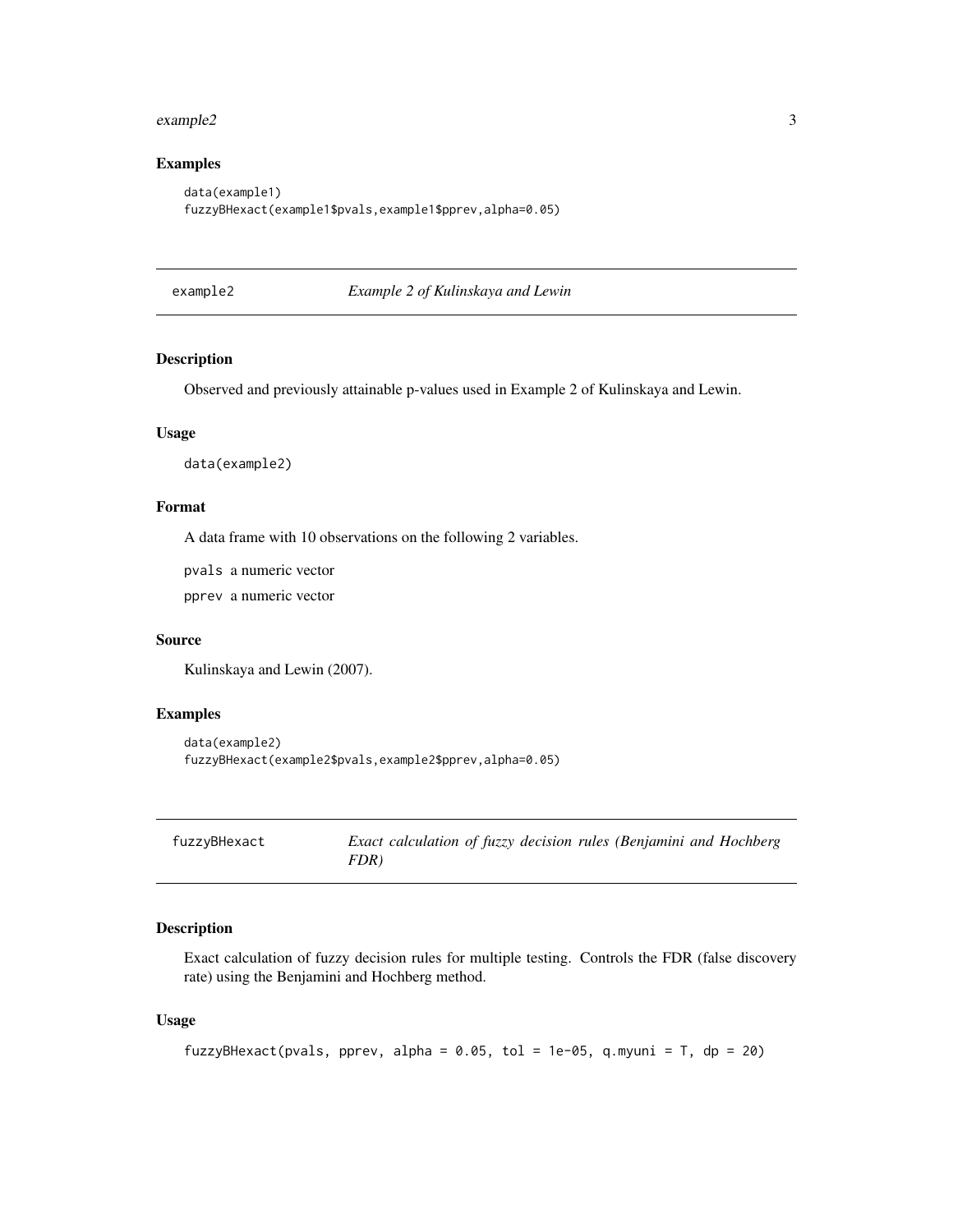#### Arguments

| pvals   | observed discrete p-values                                 |
|---------|------------------------------------------------------------|
| pprev   | previously attainable p-values under the null distribution |
| alpha   | significance level of the FDR procedure                    |
| tol     | tolerance for my match and my unique                       |
| q.myuni | logical. Use my match instead of match?                    |
| dp      | no. decimal places to round p-values to                    |

#### Details

my.match and my.unique may be used instead of match and unique if there is a problem with calculating the unique set of p-values (sometimes a problem with very small p-values)

#### Value

Data frame containing the p-values and previously attainable p-values input to the function, and the tau (fuzzy decision rule) output. Also contains the minimum and maximum ranks over allocations for each p-value.

#### Author(s)

Alex Lewin

#### References

Kulinsakaya and Lewin (2007).

#### Examples

```
data(example1)
names(example1)
fuzzyBHexact(example1$pvals,example1$pprev,alpha=0.05)
data(example2)
names(example2)
fuzzyBHexact(example2$pvals,example2$pprev,alpha=0.05)
```